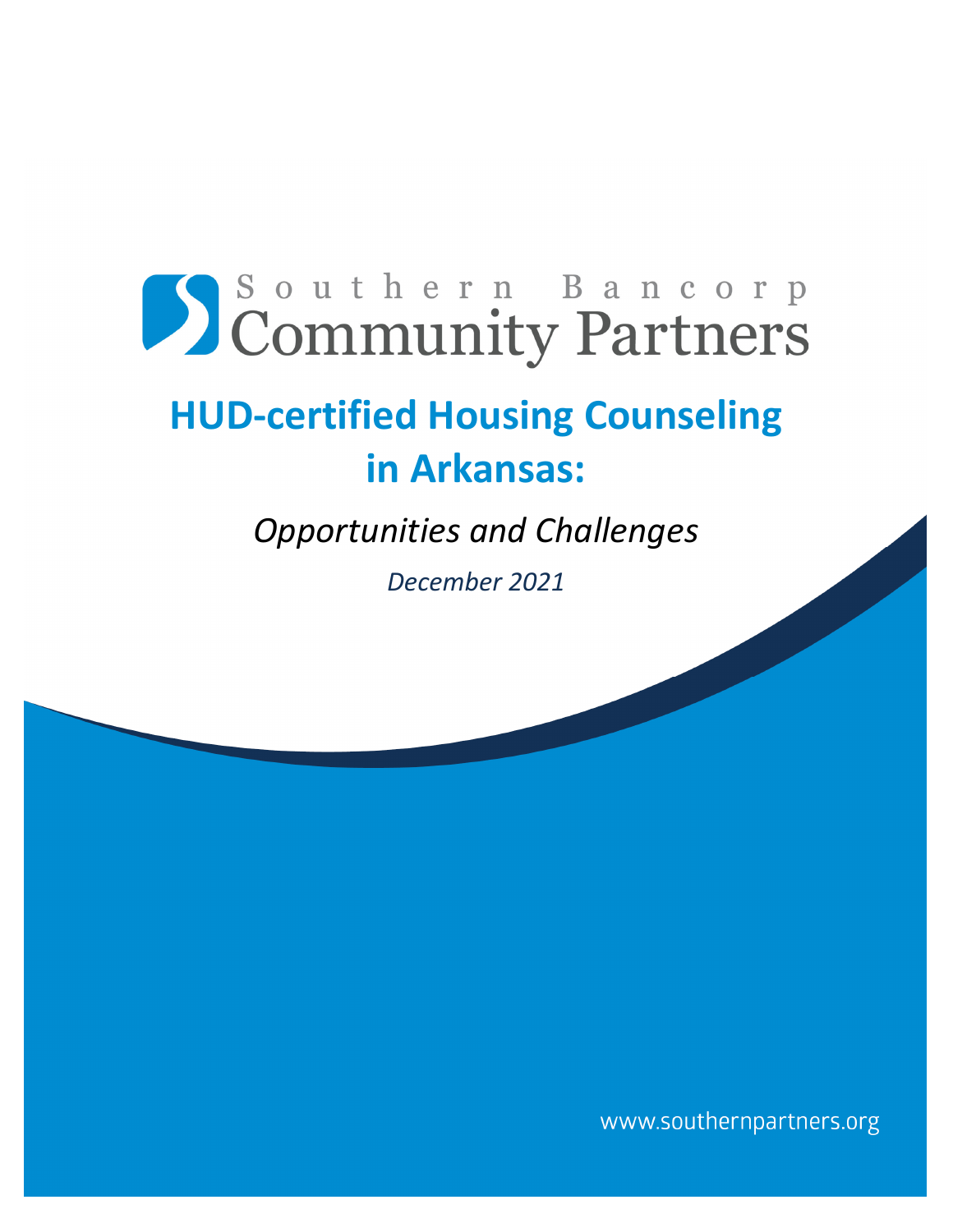## **About the Author**

Janie Ginocchio, MPA, is the director of public policy and advocacy for Southern Bancorp Community Partners.

## **Acknowledgments**

This research report was made possible through generous funding by the Arkansas Community Foundation.

Jackson Walton and Jessica Jorge Graulau contributed research assistance for this report.

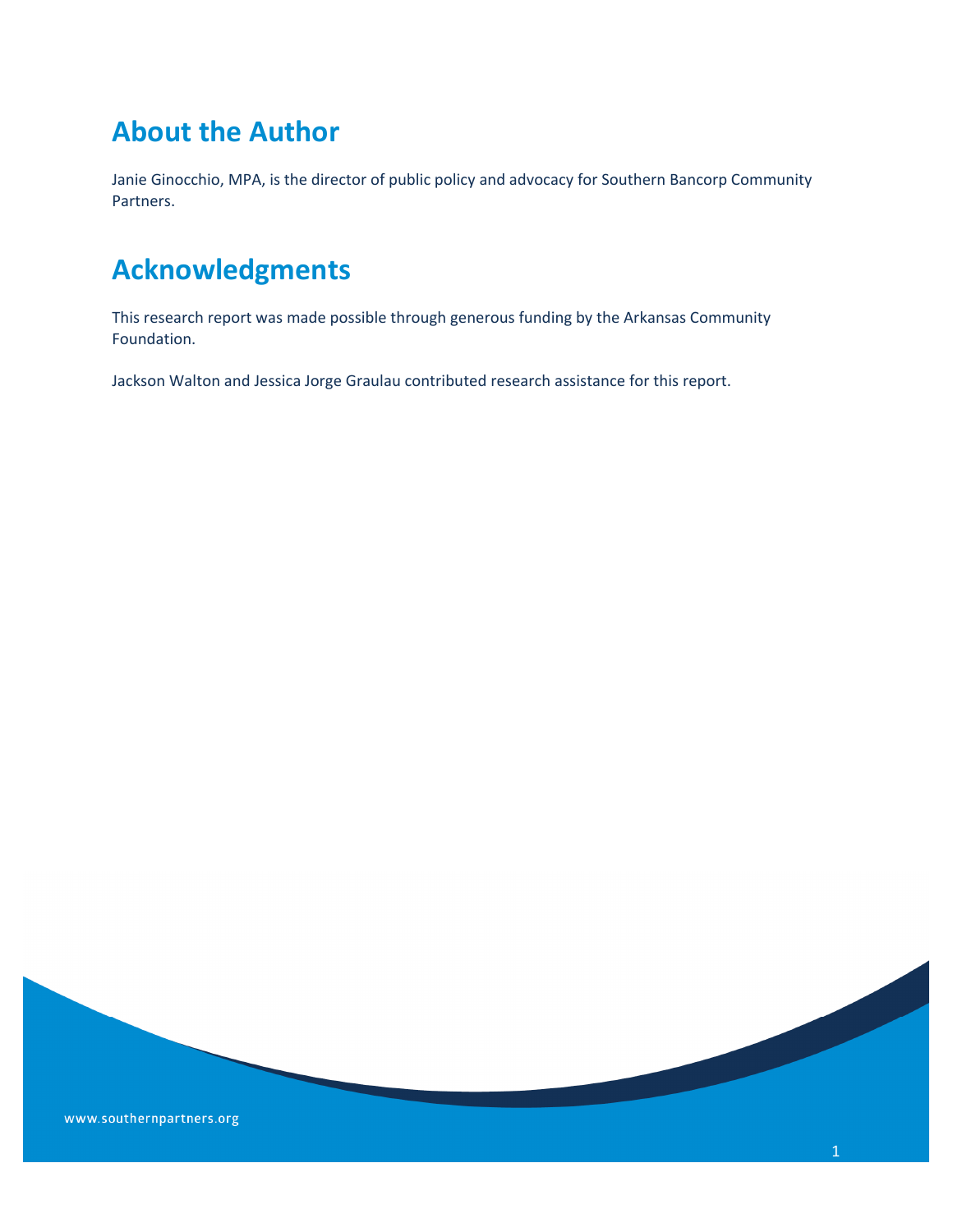## **Introduction**

In the wake of the COVID‐19 pandemic and its significant economic fallout, low‐ to moderate‐income Arkansans are having trouble keeping up with rent and mortgage payments during a time when safe and stable housing is necessary to prevent the spread of the virus. As tens of thousands struggle economically, the state's housing counseling agencies work on the front lines to help clients keep housing but face challenges worsened by the public health crisis. This report examines the impact and accessibility of housing counseling in Arkansas and finds several key challenges to expanding access, including funding, foreign language services, and increased demand for rental counseling.

## **Background**

Housing counseling supplies financial education workshops and one‐to‐one guidance to help people reach and keep affordable housing, whether it is through renting or a home purchase. Among the services offered are helping clients prepare for homeownership, increase their creditworthiness, evaluate financing options, keep current on payments/rent, and avoid foreclosure. Housing counseling helps remedy the sometimes‐severe information deficit homeowners have about how to evaluate the best mortgage offer for their situation and alternatives to foreclosure, such as loan modifications or forbearance. This is especially true for low-income and minority borrowers.<sup>1</sup> Housing counselors can also help advocate for the client with lenders and landlords to negotiate forbearance and other workarounds to prevent foreclosures and evictions.

Agencies and counselors certified by the U.S. Department of Housing and Urban Development (HUD) are regarded as those who provide trusted, independent knowledge and expertise to clients.<sup>2</sup> HUD began certifying and funding organizations to provide housing counseling in the 1970s to prevent home foreclosures.<sup>3</sup> In the 1980s, program emphasis shifted to pre-purchase counseling to minimize risk for lenders. During the 2008 economic recession and housing crisis, foreclosure prevention became a priority once again, and counseling agencies across the country worked with more than 2 million homeowners to help many avert foreclosure on their homes. Research shows that borrowers who received housing counseling during the crisis were more than three times more likely to prevent foreclosure than people in similar circumstances that did not get counseling.<sup>4</sup>

#### *COVID Pandemic and Economic Crash*

In January 2020, reports began circulating about a new and contagious virus; by March, the World Health Organization declared the COVID‐19 outbreak a global pandemic, and President Trump declared a national emergency on March 13. Businesses across the United States shut down in response and millions lost their jobs almost overnight.

In June 2021, the Bureau of Labor Statistics announced that the pandemic ended the longest employment recovery and expansion in the history of its Current Employment Statistics survey, with widespread, non-farm job losses totaling 10 million in 2020.<sup>5</sup> The leisure and hospitality sector was the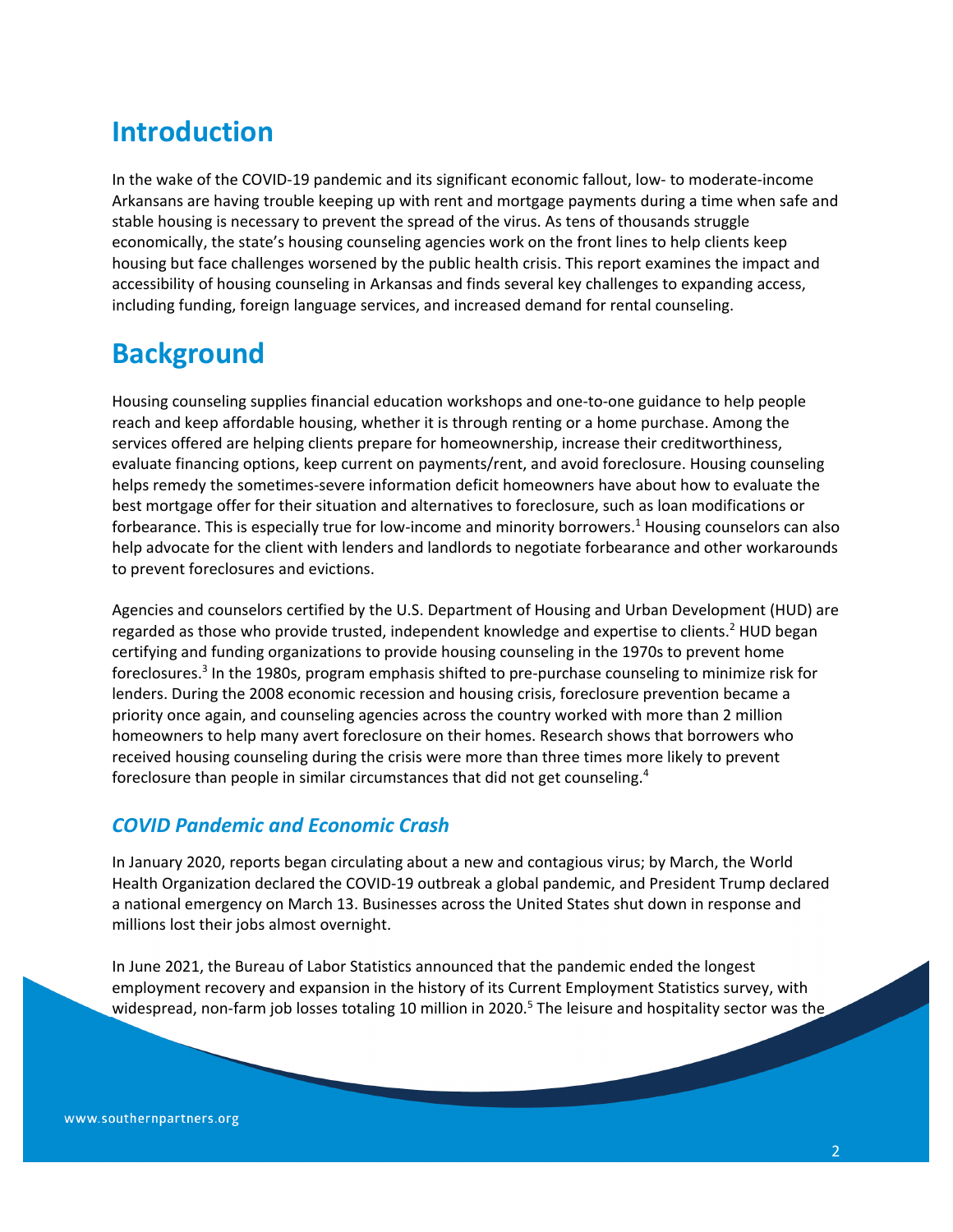hardest hit, with more than 3.6 million jobs lost. The highest rates of job loss were concentrated among people who make less than \$30,000 annually.6

In Arkansas, the unemployment rate jumped from 5 percent in March 2020 to more than 10 percent in April.<sup>7</sup> Reflecting national trends, the leisure and hospitality sector in the state endured the most of job losses, which are historically the lowest-paid positions and are overrepresented by minority workers.

Before the pandemic, almost 40 percent of Americans could not cover an unexpected \$400 expense and almost half of Arkansas households had no emergency savings.<sup>8</sup> In addition, almost 40 percent of rural Arkansas renters paid more than 30 percent of their income for housing and 42 percent of urban residents were rent-burdened.<sup>9</sup> Without a financial cushion to buffer the effects of job losses, paying for basic needs became a crisis while people waited for policymakers to respond to the pandemic's economic fallout.

At the end of 2020, 6 percent of mortgages were in delinquency nationally, double the number of delinquent mortgages at the start of the pandemic.<sup>10</sup> For renters, after federal eviction moratoriums expired or were overruled by the courts, Arkansas eviction proceedings filed in December 2020 increased 11 percent compared with the number of eviction cases filed in December 2019 (462 vs. 415).<sup>11</sup> Racial disparities are readily evident, with Black and Latinx households reporting being behind on mortgage and rent payments at twice the rate of whites.<sup>12</sup>

Policy efforts such as enhanced unemployment benefits, economic stimulus payments, and monthly Child Tax Credit advances, along with COVID vaccines, has helped the economy rebound, but the progress is slow: only half of the estimated 10 million jobs lost in the early days of the pandemic were regained as of September 2021, with almost 8 percent of Black workers and over 6 percent of Latinx workers still unemployed.<sup>13</sup>

Arkansas was one of the 26 states that ended enhanced unemployment benefits months before they expired, and federal eviction moratoriums have either expired or been overruled by the courts, leaving families behind on their housing payments. Third-quarter 2021 foreclosure filings in the state were up 31 percent over the previous quarter and up almost 63 percent compared with Q3 2020.14 From Sept. 15 to Oct. 11, 2021, an estimated 101,000, or 16 percent, of Arkansas renters reported not being current on their rent.<sup>15</sup>

The average homeowner or renter faces crucial information deficits as they try to navigate retaining their home. For example, there is evidence that renters did not know they could file Centers for Disease Control and Prevention declarations that they met the qualifications for the eviction moratorium or that there is a provision in the CARES Act that requires a 30‐day notice period for evictions that overrides the state's three-day notice, or how to access pandemic rental assistance programs.<sup>16</sup> As of September 30, 2021, only 15 percent of the \$201 million in federal rental assistance funds allocated to Arkansas have been disbursed, aiding 2,659 households, or 2 percent of the renters who reported not being current on their rent.17 Homeowners are less likely to be informed on foreclosure alternatives such as forbearance or loan modifications and may have difficulty working with lenders to access these alternatives.<sup>18</sup>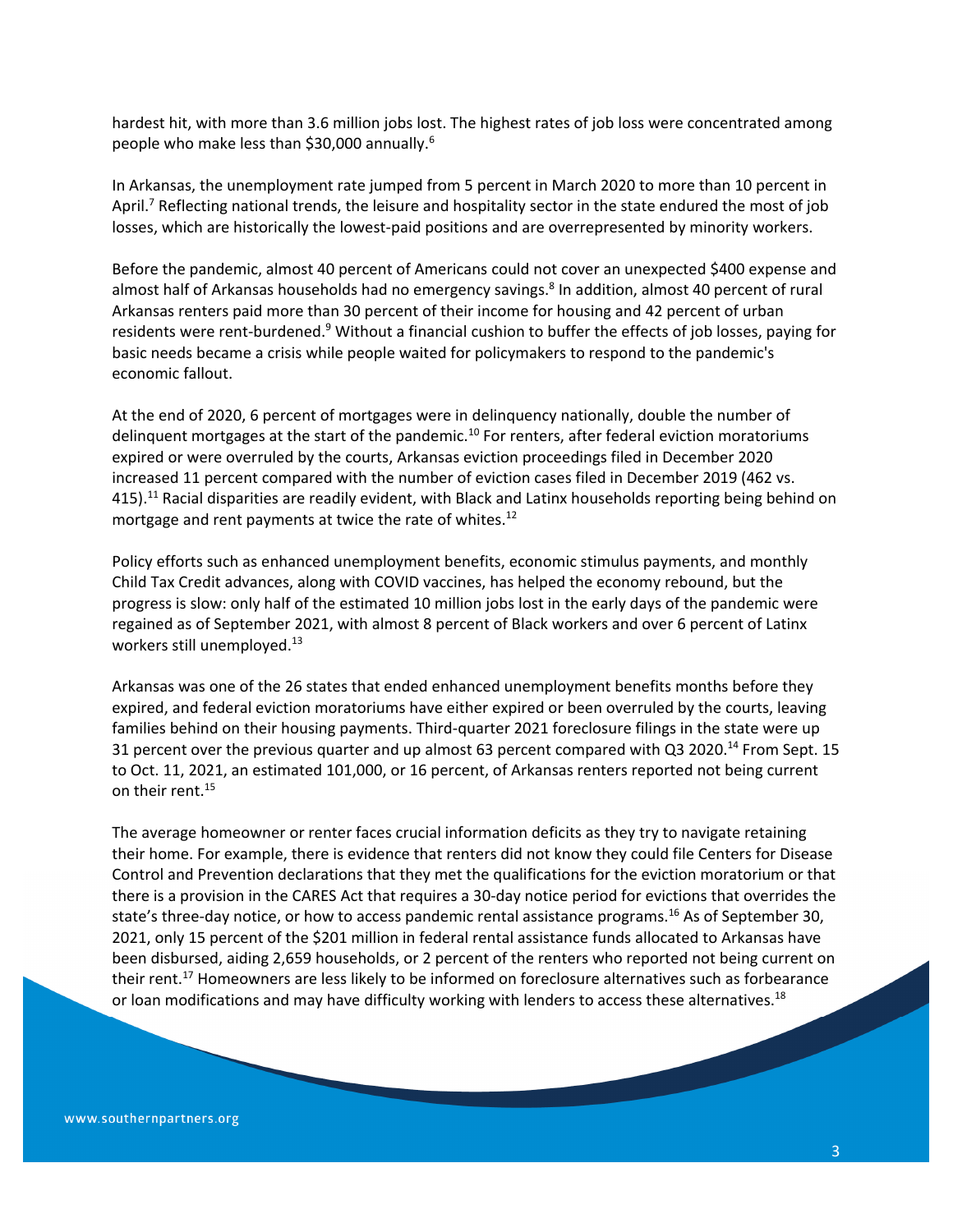#### *The Need for Safe, Stable, and Healthy Housing*

Housing insecurity contributed to the spread of the coronavirus, with the homeless and those living in crowded, multigenerational households the least able to observe public health directives such as isolating the sick and observing social distancing.<sup>19</sup> Studies conducted in the early months of the pandemic revealed that COVID infection and hospitalization rates were influenced by housing status, with those in stable housing less likely to become infected or require hospitalization.<sup>20</sup>

Women, and therefore children, are disproportionately affected by evictions. During the first nine months of the pandemic, more than half of the eviction and failure to vacate charges filed in Arkansas were against female tenants.<sup>21</sup> With 239,000, or 37 percent of children in Arkansas, living in singleparent households in 2019, it is likely a high percentage of women tenants also have children living in the home.<sup>22</sup> According to a 2013 Harvard University study, renter households with children are almost three times more likely to be evicted than childless households.<sup>23</sup> Recent data from the Center on Budget and Policy Priorities shows 1 in 5 renters living with children are behind on their rent, with households of color the most affected.<sup>24</sup>

Housing instability under normal circumstances has a direct effect on children's physical and mental health as well as educational attainment. The social isolation and unique space and broadband needs of virtual schooling in response to the pandemic worsen negative outcomes associated with housing instability.25

Now more than ever, low‐ to moderate‐income households need trusted, knowledgeable advocates that can help them navigate the often-difficult process of attaining or retaining safe, affordable housing.

## **Housing Counseling Study**

To understand service delivery gaps and to find barriers to accessibility, this study sought to examine the current state of HUD‐certified housing counseling in Arkansas through quantitative and qualitative methods.

#### *Methodology*

Southern Bancorp Community Partners (SBCP) analyzed data from three sources:

- Self-reported housing counseling agency impact data reported to HUD for Q3 2019, 2020, and  $2021<sup>26</sup>$  The reports were cumulative, meaning they included numbers from the first and second quarters of the year. Third‐quarter data for 2021 was the latest data available.
- An online survey was developed by SBCP and sent to the 10 certified housing counseling agencies listed on the HUD website as of July 28, 2021. Survey questions were adapted from the 2006 survey of HUD-approved counseling agencies.<sup>27</sup> Four agencies responded, with three agencies completing the entire survey.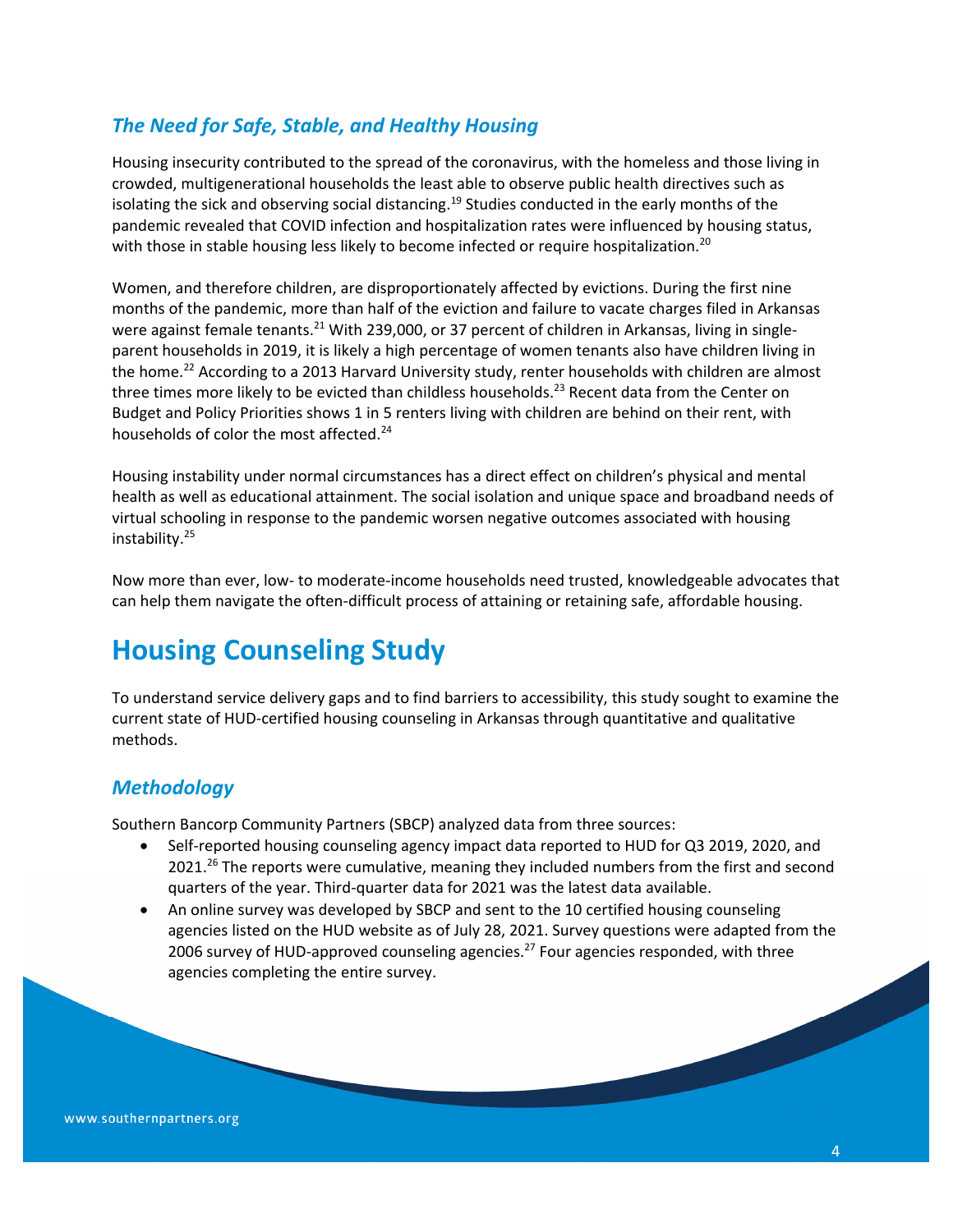SBCP staff conducted key informant interviews with a mortgage loan officer for a regional bank, a community activist located in a rural town in the Arkansas Delta, and an attorney for a nonprofit legal services organization.

#### *Results*

Agency impact data reported to HUD gives a snapshot of how demand for services changed because of the pandemic. As illustrated in Figure 1, overall demand for services increased modestly in the first three quarters of 2020 compared with 2019 (3,002 clients served vs 2,897 in 2019) but saw a 27 percent increase in clients in 2021 compared with 2019. The number of group workshops also decreased significantly during 2020 and 2021, as in‐person meetings were canceled. The number of people taking part in individual counseling went up more than 50 percent during the same period.



#### **Figure 1. Number of Arkansas Households Served by Service Type, 2019‐2021**

*Source: U.S. Department of Housing and Urban Development*

and the contract of the contract of

While counseling use went down slightly among Black and Latinx people in 2020, use was up sharply among all races in 2021 compared with 2019 (Figure 2). Greater numbers of clients also chose not to disclose their race and ethnicity in 2020 and 2021.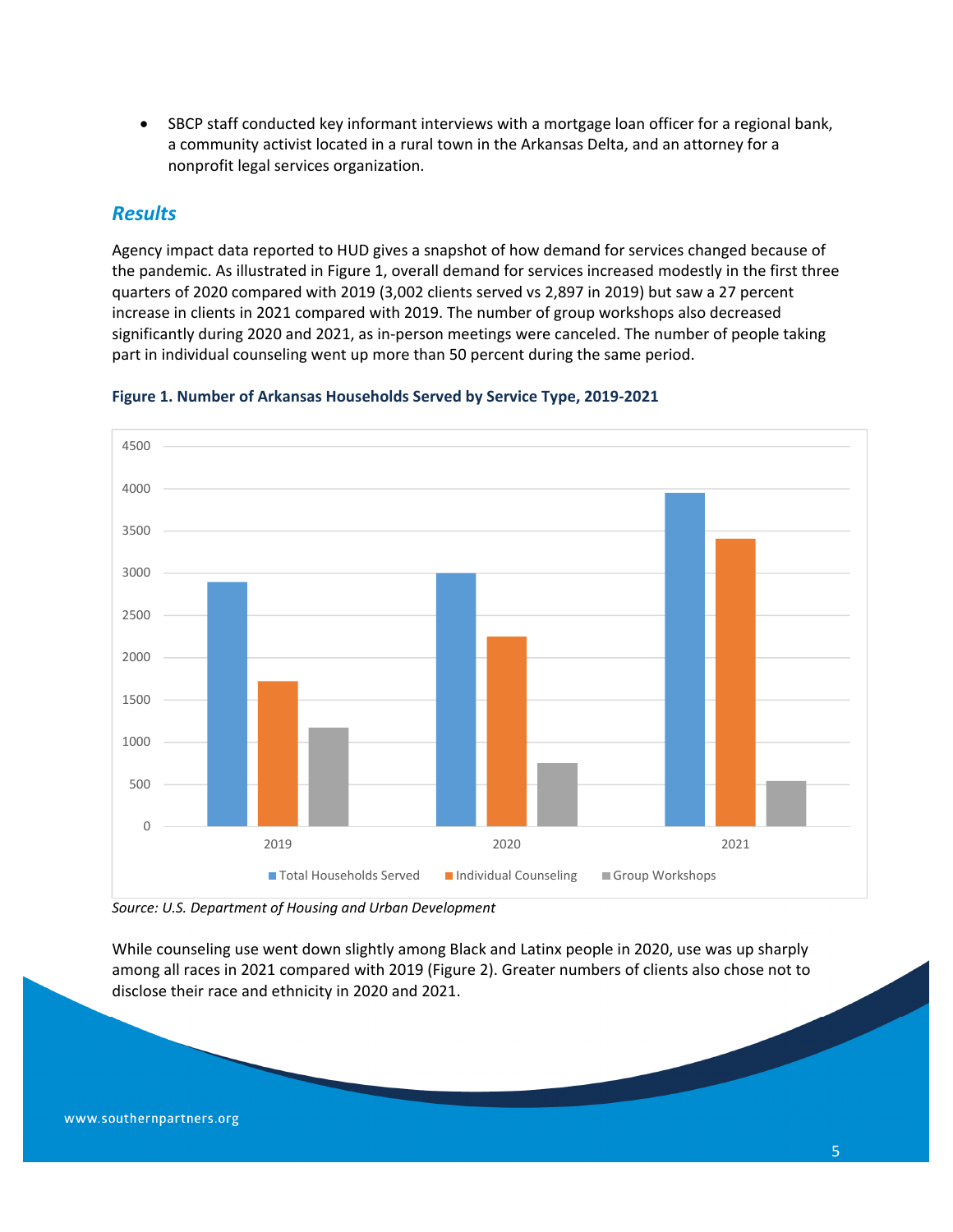

#### **Figure 2. Households Served by Race and Ethnicity, 2019‐2021**

*Source: U.S. Department of Housing and Urban Development*

Demand for pre‐delinquency, post‐purchase homeowner counseling for home maintenance or home affordability went up 45 percent in 2020 over 2019 and then returned to pre‐pandemic levels in 2021, while 2021 counseling for mortgage delinquency or default jumped to 650 clients from 157 clients in and 245 clients in 2020 (Figure 3). The greatest increase in demand was for pre‐purchase counseling, most likely because of historic low mortgage interest rates and a booming home sales market.

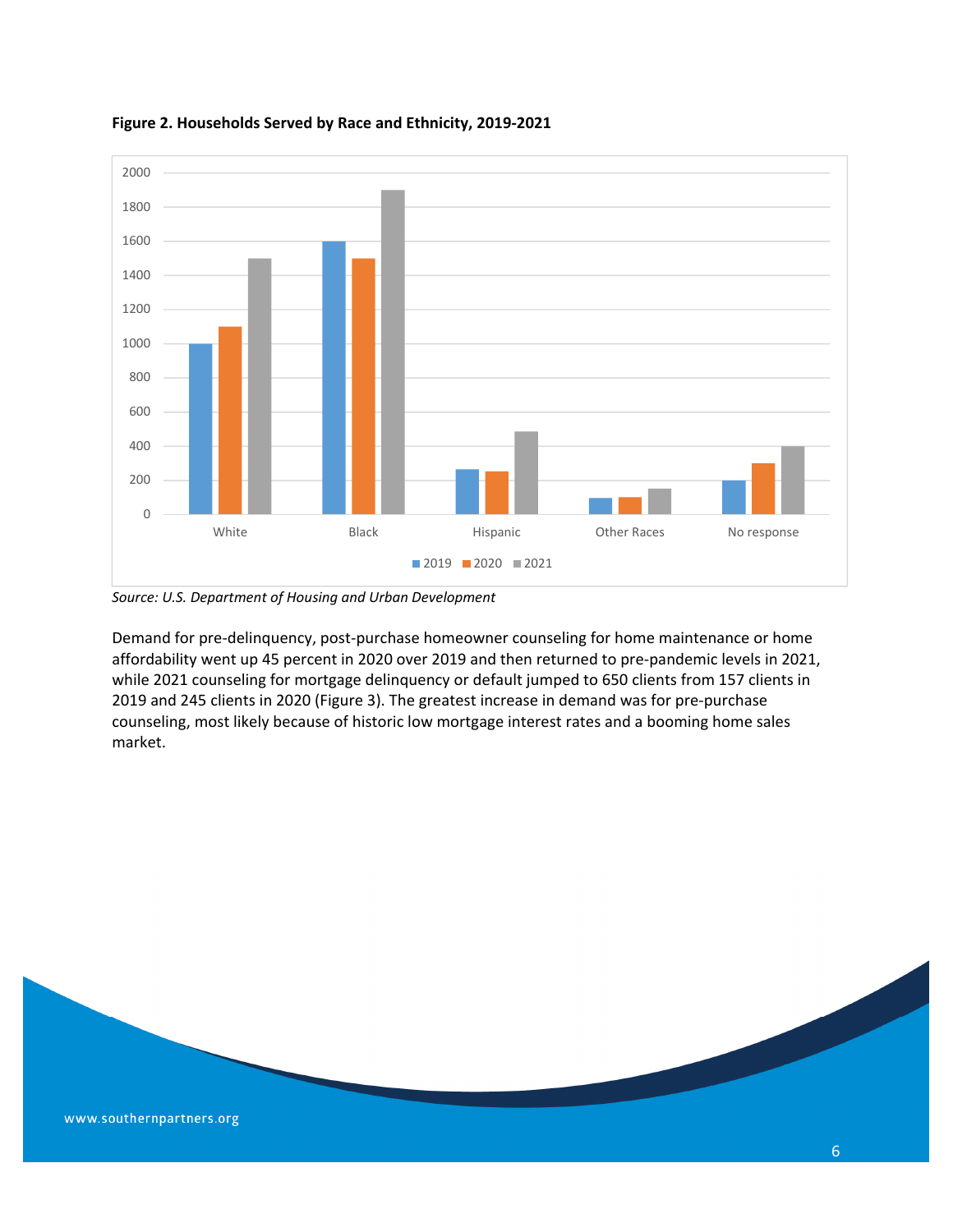**Figure 3. Number of Arkansas Households that Received Homebuyer/Homeowner Counseling, 2019‐ 2021**



*Source: U.S. Department of Housing and Urban Development*

The most significant increase in demand was for homelessness assistance (Figure 4). Only four clients received counseling in 2019 and eight in 2020, but 553 clients received services in 2021. Rental counseling went up as well, but only modestly compared with the increase in homelessness counseling, showing that there is a substantial need to reach renters before eviction.

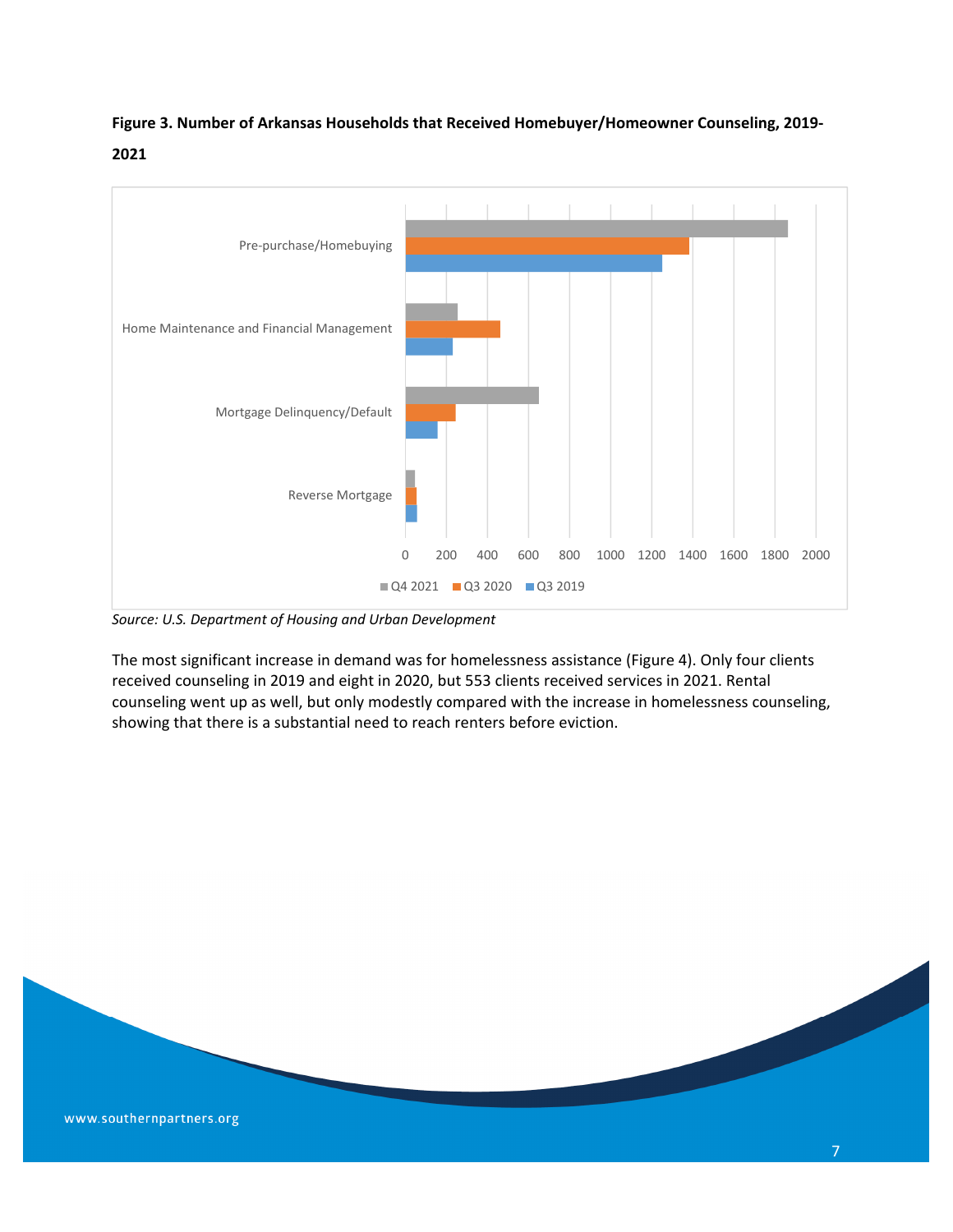

#### **Figure 4. Number of Arkansas Households that Received Rental and Homelessness Prevention Counseling, 2019‐2021**

*Source: U.S. Department of Housing and Urban Development*

#### *Survey Results*

While HUD only certifies nonprofit housing counseling agencies, the agency survey revealed variation among the participating organizations in terms of mission, services, and resources. Of the four agencies that responded to the survey, one was a certified Community Development Financial Institution, one specialized in housing counseling, one specialized in consumer credit counseling, and one provided nonprofit housing services. Two of the organizations provided services statewide, while the third provided services only to residents in one county, and the fourth provided services to residents in a nine‐county area. Two agencies indicated they had a waitlist for services that ranged from one week to one month.

Three of the four agencies surveyed offered Spanish language services and one also offered services in Marshallese. The HUD website lists eight of the 10 certified Arkansas agencies as offering Spanish language services, and one agency also offers American Sign Language for the hearing impaired.

The top services offered by those surveyed were homebuyer education workshops, post‐purchase workshops, predatory lending workshops, Fair Housing workshops, pre-purchase counseling, and postpurchase counseling. All four agencies indicated that homebuyer education and pre‐purchase counseling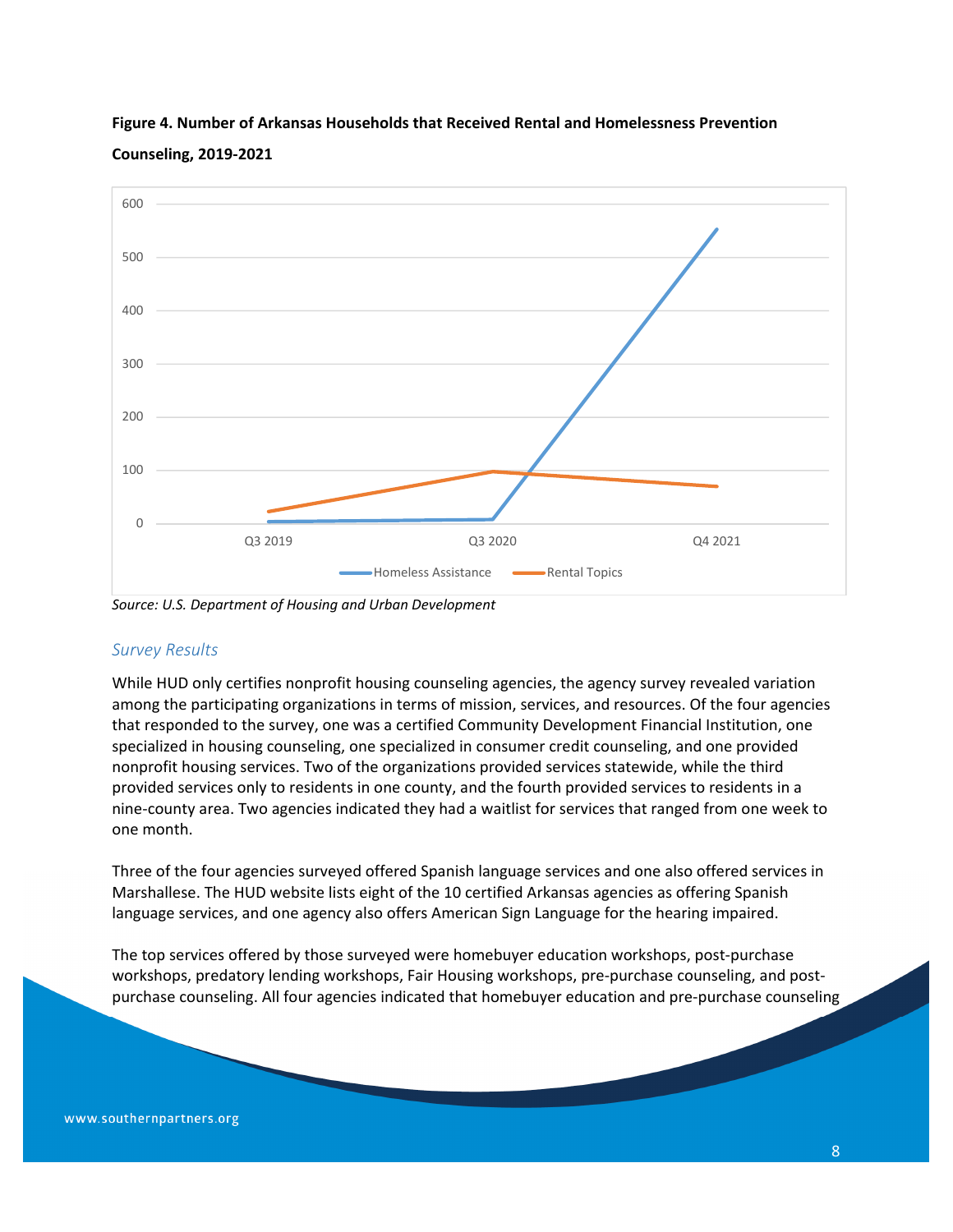were in the highest demand, with two agencies indicating that rental counseling was also in high demand. Only one of the surveyed agencies indicated that they offered rental counseling.

In addition to housing counseling and education, the agencies provided a variety of other services, including financial literacy classes, credit counseling, down payment assistance, and debt management. Some of the agencies also provided construction management, housing development, and rental property management services.

In terms of resources, annual budgets for housing counseling ranged from \$13,655 to \$703,000, with HUD and other federal programs, private foundations, client fees, and companies and banks listed as the top funding sources. Top client referral sources were word of mouth, HUD or agency websites, financial institutions, realtors, and other nonprofits.

Counselor demographics among the agencies surveyed showed an almost even split between white and Black counselors, with seven white counselors, six Black counselors, and two counselors that identify as Latinx. Housing counselors were majority female, with 18 female counselors and four male counselors. Most housing counselors at the surveyed agencies held a four‐year college degree. Of the 21 full‐time and four part-time employees that assist with housing counseling, only five full-time employees and two part-time employees were exclusively dedicated to housing counseling activities.

Agencies indicated that COVID changed how they delivered services, with agencies discontinuing in‐ person workshops and counseling and shifting to telephone, email, and videoconferencing applications such as Zoom. Two agencies saw reduced demand for services, while one agency saw an increase in increased demand for pre‐purchase, post‐purchase, and rental counseling.

The agencies indicated several issues that were problematic for their organizations, with agency funding and finding for client social needs cited as extremely significant issues. Moderately significant issues cited were client retention and marketing and outreach.

#### *Key Informant Interviews*

Two themes emerged during the key informant interviews: the need for rental counseling and a lack of consumer awareness about housing counseling.

**Need for Rental Counseling.** As illustrated in both the agency reports and the survey, rental counseling is in higher demand because of the pandemic. By the third quarter of 2020, HUD reported that rental counseling made up almost 14 percent of the work performed by counseling agencies.<sup>28</sup>

Rental counseling can be an effective tool to help renters navigate complex rental assistance programs and landlords who refuse to accept rental assistance, but there are several constraints, namely the legal complexities involved with the eviction process. Financial resources are also a barrier since funders tend to place more attention on home buying.<sup>29</sup>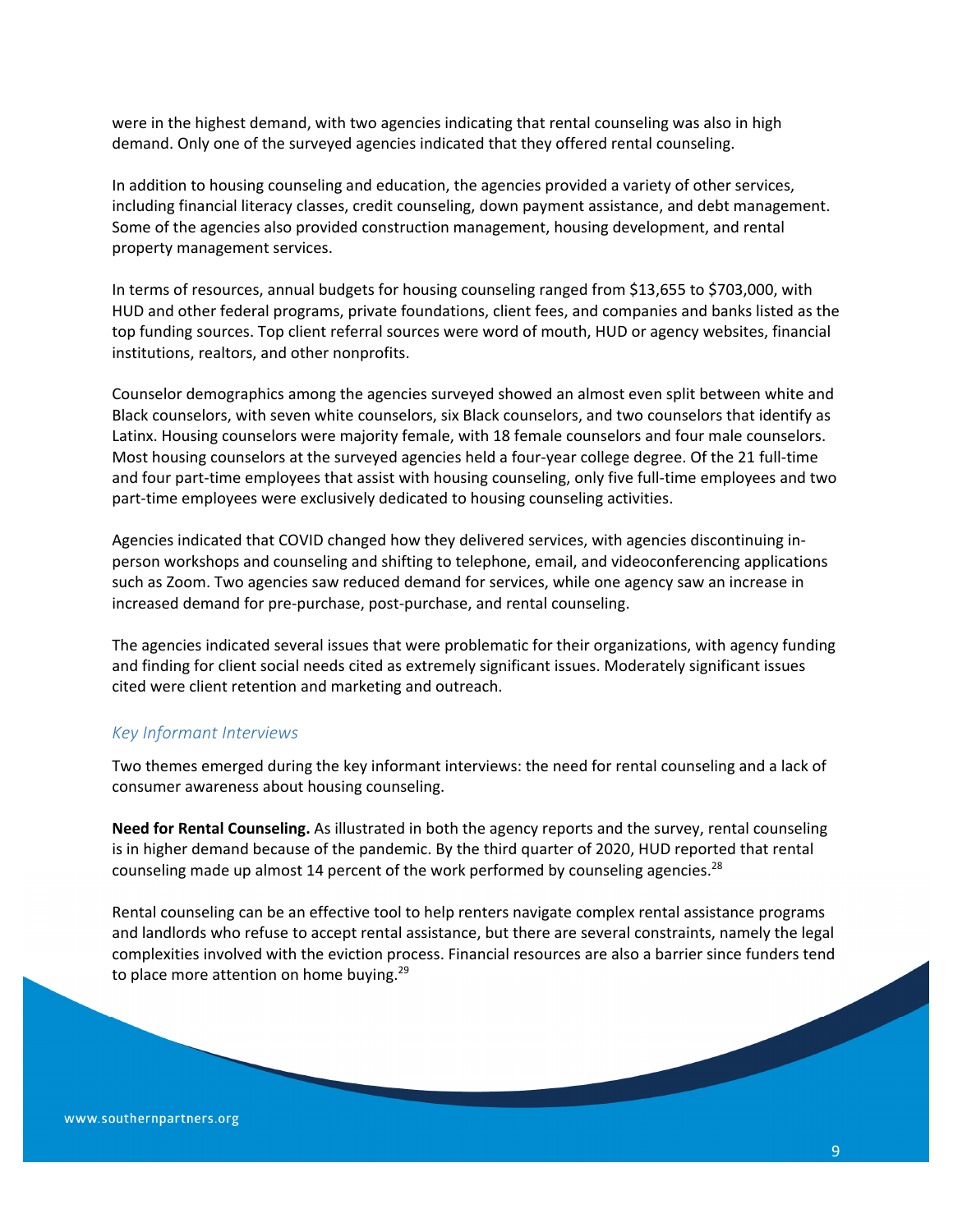The attorney from the legal services nonprofit said in an interview that the organization refers clients to housing counseling agencies often for rental assistance. However, she notes there are opportunities for her staff and the counseling agencies to be better aligned.

"It seems like we're doing a lot of the same stuff, but we don't know each other or send people back and forth," she said.

**Consumer Awareness.** All three people interviewed indicated that consumers are unaware that housing counseling is available. This is consistent with recent research from HUD that lack of awareness about housing counseling programs is a significant barrier to behavior change. 30

Two of the interviewees said those in rural areas are less likely to know about housing counseling because agencies are not located in their community. The community activist said the closest housing counseling agency to her hometown is a 30‐minute drive away, making accessibility difficult for someone who doesn't have reliable transportation or internet service to meet with a counselor online. For her, the lack of access speaks to larger housing issues in her community, where she said living in public housing has become intergenerational.

"To [people living in public housing], buying a house is just like winning a lottery," she said.

"You want to reach those that weren't aware that they could actually own a home," the mortgage loan officer said.

It's a sentiment echoed by the attorney, who said her organization is working with clients who have been scammed through rent‐to‐own, seller‐financed home deals.

"I wish that more of those people were able to buy homes through conventional mortgages and stuff that maybe housing counselors could help them with instead of turning to these like, 'Oh, I'll never be able to buy a house through the normal way. So, I'll just get this rent-to-own home," the attorney said. "I wish that they came to housing counselors instead."

## **Policy Recommendations**

**Create Permanent Funding for the Arkansas Housing Trust Fund.** Established by legislation in 2009, the Arkansas Housing Trust Fund (AHTF) was created to provide a flexible source of funding to address the need for affordable housing in the state. Allowable uses for AHTF include housing and foreclosure counseling.

Throughout its history, AHTF has never had a permanent funding appropriation or funding source. The fund received a one-time, \$500,000 funding allocation in 2013 that went to projects in Little Rock, Harrison, and Fort Smith. In 2021, Act 548 created another one-time allocation of \$5 million to AHTF.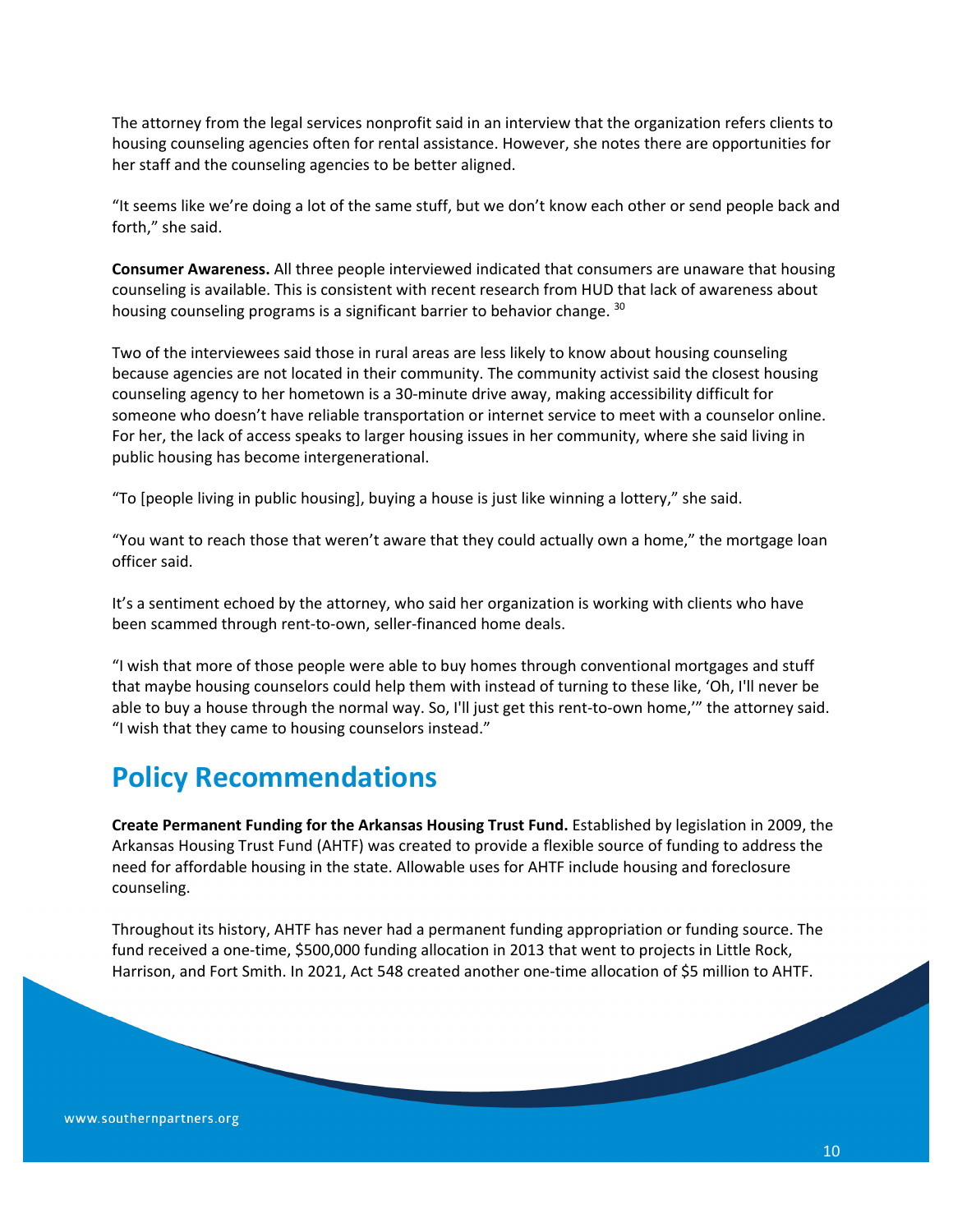Creating a permanent funding source for AHTF will allow the state to create consistent, robust programming that includes dedicated funding for housing counseling, which would allow agencies to increase access to more Arkansans, especially in rural and underserved areas.

Forty-seven states and the District of Columbia have at least one housing trust fund. Real estate transfer taxes and document recording fees are the most common sources of funding.<sup>31</sup> Other dedicated revenue streams used by states include interest on real estate escrow accounts, bonds, and general fund revenues, and North Dakota offers a tax credit to incentivize private donations.<sup>32</sup>

**Support Pending Federal Legislation.** Two bills were introduced in Congress in 2021 that would incentivize first-time homebuyers to use housing counseling services and would significantly increase housing counseling funding, respectively.

HR 1395, the Housing Financial Literacy Act, is a bipartisan effort spearheaded by Rep. Joyce Beatty (D‐ Ohio). The bill would create an incentive for first‐time homebuyers to complete a HUD‐certified counseling course. Homebuyers who complete the course would receive a discount on FHA mortgage insurance premiums of 25 basis points, which translates to a \$250 savings for every \$100,000 financed through FHA. The bill has passed the House and has been assigned to the Senate Banking, Housing, and Urban Affairs committee.

In the Senate, Sens. Bob Menendez (D‐NJ) and Sherrod Brown (D‐Ohio) introduced Senate bill 404, the Coronavirus Housing Counseling Improvement Act in February. The bill would provide \$700 million for NeighborWorks to fund nonprofit housing counseling agencies, with at least 40 percent earmarked for counseling organizations that serve minority and low‐income homeowners and renters. The bill is currently assigned to the Senate Banking, Housing, and Urban Affairs committee.

**Encourage Private Funders to Invest in Housing Counseling, Specifically Rental Counseling.** Survey responses revealed that HUD and other federal programs were the major sources – if not the only source – of funding the agencies receive for housing counseling activities. There is an opportunity for foundations, employers, and banks to augment existing revenue streams, especially for rental counseling, language services, and marketing and outreach.

**Create Eviction Diversion Programs.** There are currently 47 state and local eviction diversion programs operating across the country to help renters stay in their homes. These programs, which can be run through courts or are court‐adjacent, are designed to find and help people before evictions are filed to connect them to resources such as housing counseling and rental assistance.<sup>33</sup>

**Increase Language Support**. Most the state's housing counseling agencies offer Spanish language services in addition to English and at least one offers Marshallese. However, potential clients who need interpretation in other languages or are hearing impaired are not likely to be able to access services. According to the US Census Bureau, 7.5 percent of Arkansans ages 5 and over speak a language other than English at home.<sup>34</sup> The top five languages other than English spoken in Arkansas, according to the Centers for Medicare and Medicaid Services, are Spanish, Marshallese, Vietnamese, Chinese, and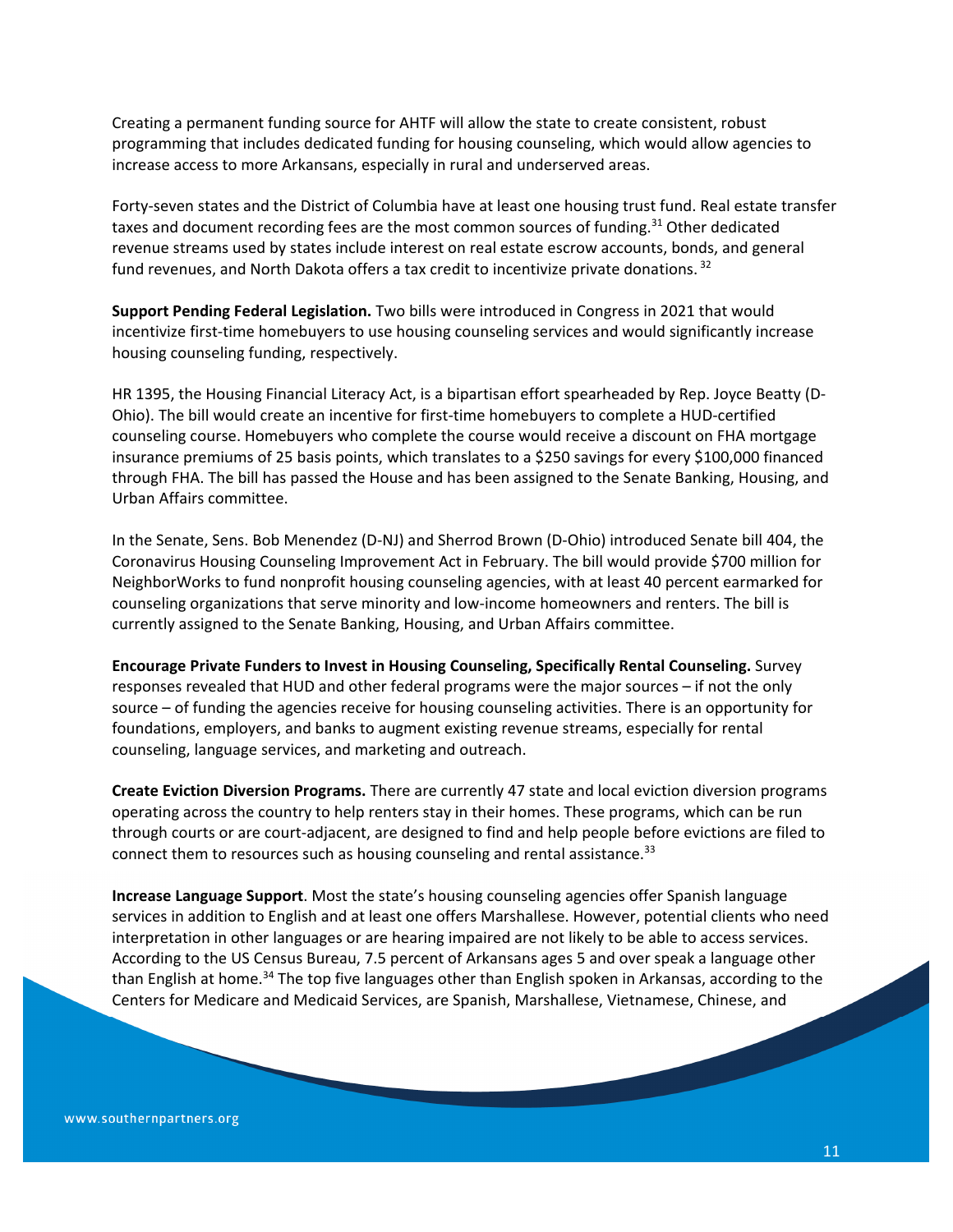Laotian.<sup>35</sup> Providing interpretation services for other languages will help reduce disparities among "hidden" populations that are not usually tracked by researchers, advocates, and policymakers.

**Create a Coordinated Marketing and Outreach Campaign.** As cited in the agency survey and research conducted by HUD, word of mouth and internet searches are the two most common ways consumers find out about housing counseling services. A coordinated, statewide marketing and outreach effort that promotes all the state's housing counseling agencies and the services they offer could reach a greater number of people who need services. Best practices for such a campaign include the use of empowering language; for example, instead of using terms such as "purchasing power" and "financing options" instead of "qualify" and "affordability."<sup>36</sup> Research from HUD also suggests advertising or coordinating messages on sites consumers tend to visit when thinking about purchasing a home, such as Zillow, banks, and real estate agents.

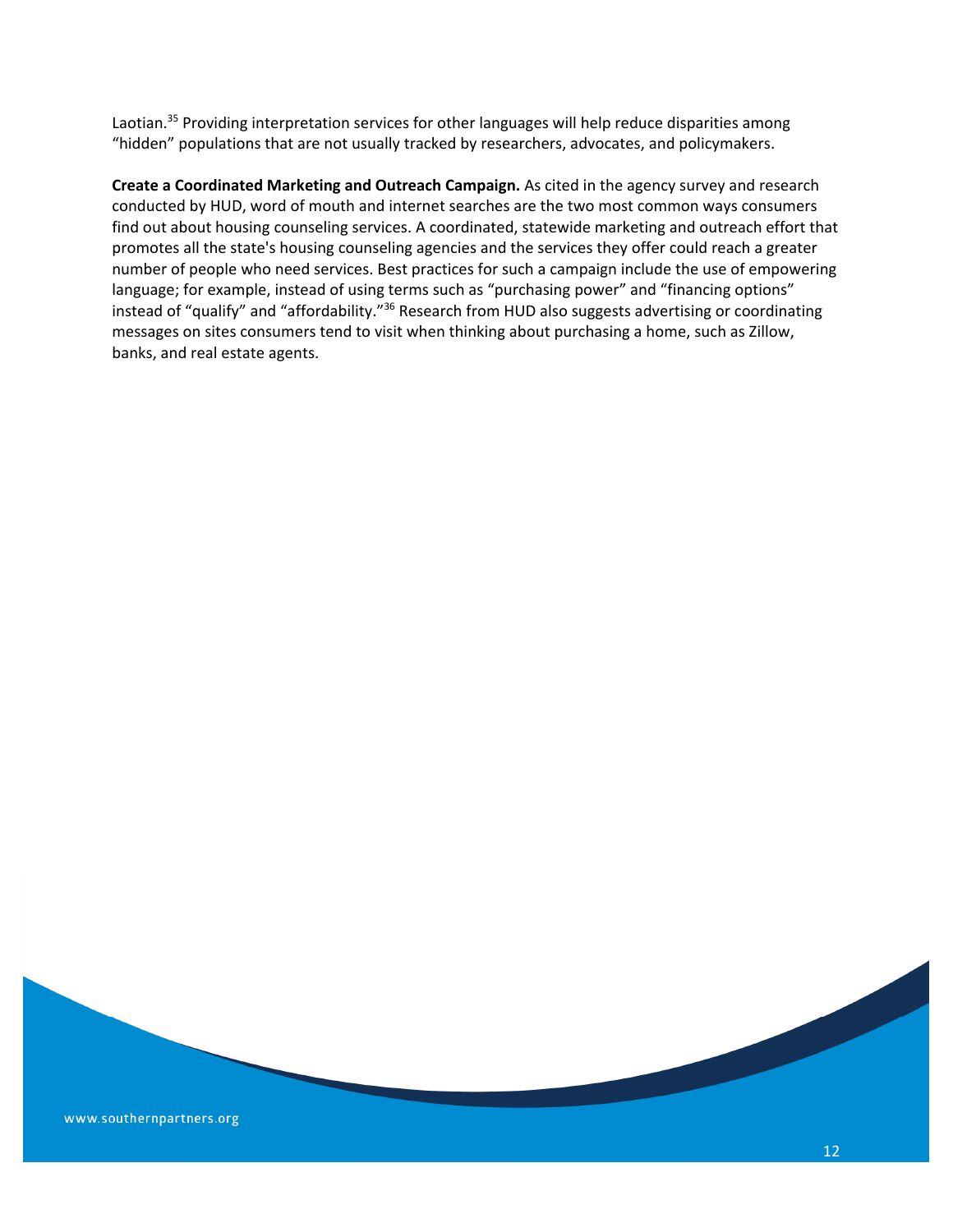## **References**

<sup>2</sup> U.S. Department of Housing and Urban Development. (2016). *The Evidence on Homeownership Education and Counseling*. Retrieved from https://www.huduser.gov/portal/periodicals/em/spring16/highlight2.html  $3$  Ibid.

<sup>4</sup> Walsh, J., Berger, G., Ratcliffe, J., & Gerecke, S. (2020). *Increasing Rental Counseling Capacity and Awareness as a Prescription for COVID‐19*. Urban Institute. Retrieved from

https://www.urban.org/research/publication/increasing‐rental‐counseling‐capacity‐and‐awareness‐prescription‐ covid‐19

<sup>5</sup> U.S. Bureau of Labor Statistics. (2021). *COVID‐19 ends longest employment recovery and expansion in CES history, causing unprecedented job losses in 2020*. Retrieved from https://www.bls.gov/opub/mlr/2021/article/covid‐19‐ ends‐longest‐employment‐expansion‐in‐ces‐history.htm

<sup>6</sup> Schuetz, J. (2021). *Four Lessons from a Year or Pandemic Housing Policies*. Brookings Institution. Retrieved from https://www.brookings.edu/blog/the-avenue/2021/03/03/four-lessons-from-a-year-of-pandemic-housingpolicies/

<sup>7</sup> KUAR. (2020). *Arkansas Unemployment Rate Surpasses 10 Percent*. Retrieved from

https://www.ualrpublicradio.org/local‐regional‐news/2020‐05‐22/arkansas‐unemployment‐rate‐surpasses‐10‐ percent

<sup>8</sup> Prosperity Now (2019). *Prosperity Now Scorecard State Outcome & Policy Report: Arkansas*. Retrieved from https://scorecard.prosperitynow.org/reports#report‐state‐profile/ar

<sup>9</sup> Aspire Arkansas (n.d.). *Homeownership Rate by Race/Ethnicity*. Retrieved from

https://www.aspirearkansas.org/families/homeownership‐rate

<sup>10</sup> Consumer Financial Protection Bureau. (2021). *Housing Insecurity and the COVID‐19 Pandemic*. Retrieved from https://files.consumerfinance.gov/f/documents/cfpb\_Housing\_insecurity\_and\_the\_COVID‐19\_pandemic.pdf <sup>11</sup> Foster, L. (2021). *Arkansas Eviction Report December 2020 Report – Dec. 7, 2020*. Arkansans for Stronger

Communities. Retrieved from https://www.arkstrongcommunities.com/december‐eviction‐report/

<sup>12</sup> Consumer Financial Protection Bureau. (2021).

<sup>13</sup> Center on Budget and Policy Priorities. (2021). *Tracking the COVID‐19 Economy's Effects on Food, Housing, and Employment Hardships*. Retrieved from https://www.cbpp.org/research/poverty‐and‐inequality/tracking‐the‐ covid‐19‐economys‐effects‐on‐food‐housing‐and

<sup>14</sup> ATTOM. (2021). *Q3 2021 U.S. Foreclosure Activity Begins to See Significant Increases as Foreclosure Moratorium Is Lifted*. Retrieved from https://www.prnewswire.com/news‐releases/q3‐2021‐us‐foreclosure‐activity‐begins‐to‐ see‐significant‐increases‐as‐foreclosure‐moratorium‐is‐lifted‐301399980.html

<sup>15</sup> Center on Budget and Policy Priorities (2021).

<sup>16</sup> Foster (2021).

<sup>17</sup> U.S. Treasury. *Emergency Rental Assistance Monthly Compliance Report: September 1‐30, 2021*. Retrieved from https://home.treasury.gov/policy-issues/coronavirus/assistance-for-state-local-and-tribal-

#### governments/emergency‐rental‐assistance‐program/reporting

<sup>18</sup> Collins, Schmeiser, & Urban (2013).

<sup>19</sup> Consumer Financial Protection Bureau. (2021).

<sup>&</sup>lt;sup>1</sup> Collins, J.M., Schmeiser, M., Urban, C. (2013). Protecting Minority Homeowners: Race, Foreclosure Counseling and Mortgage Modifications. *The Journal of Consumer Affairs*, 47(2): 289‐310.